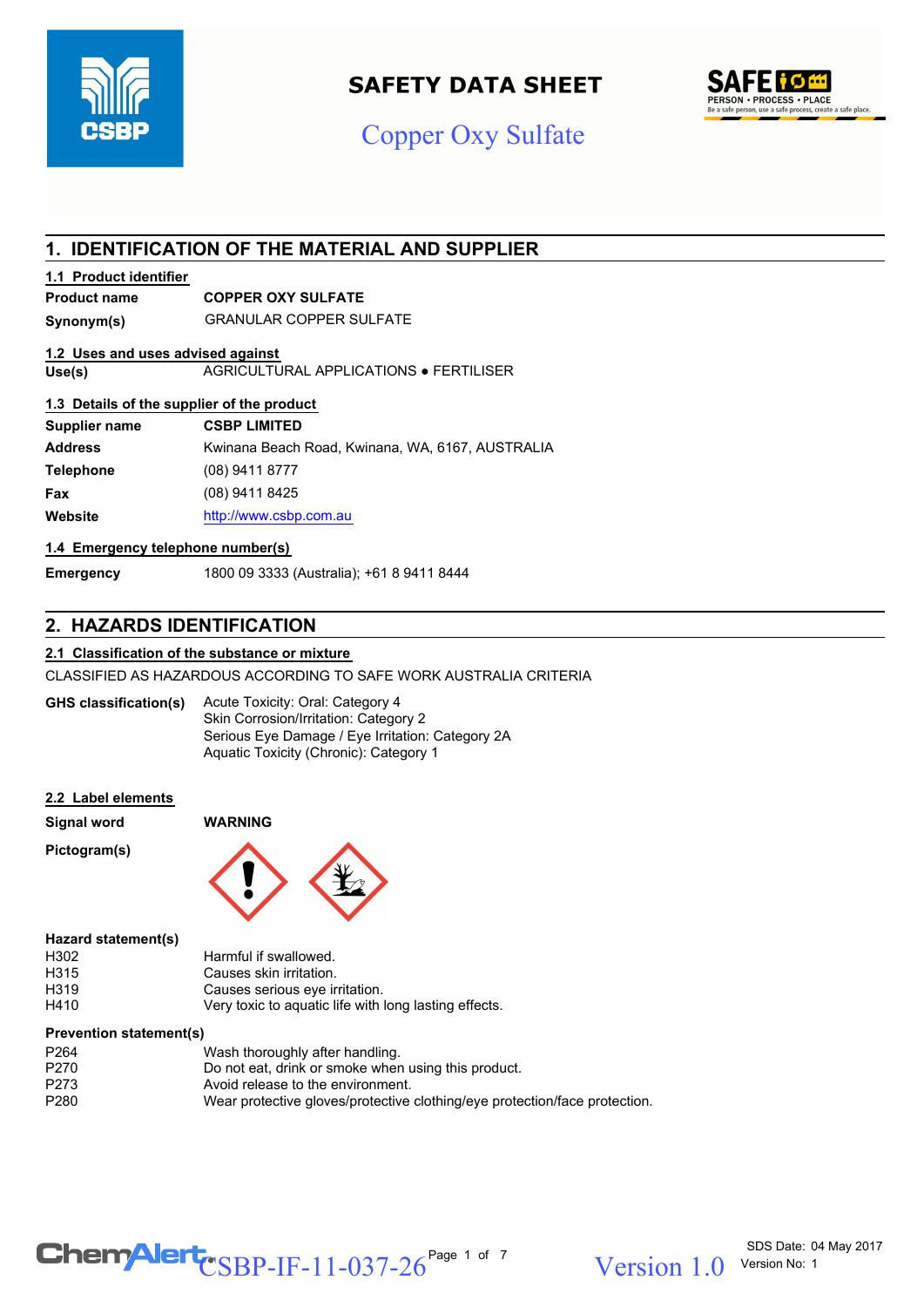#### **Response statement(s)**

| P301 + P312          | IF SWALLOWED: Call a POISON CENTER or doctor/physician if you feel unwell.                                                          |
|----------------------|-------------------------------------------------------------------------------------------------------------------------------------|
| $P302 + P352$        | IF ON SKIN: Wash with plenty of soap and water.                                                                                     |
| $P305 + P351 + P338$ | IF IN EYES: Rinse cautiously with water for several minutes. Remove contact lenses, if present and easy to<br>do. Continue rinsing. |
| P321                 | Specific treatment is advised - see first aid instructions.                                                                         |
| P330                 | Rinse mouth.                                                                                                                        |
| P332 + P337 + P313   | If skin or eye irritation occurs: Get medical advice/attention.                                                                     |
| P362                 | Take off contaminated clothing and wash before re-use.                                                                              |
| P391                 | Collect spillage.                                                                                                                   |
|                      |                                                                                                                                     |

#### **Storage statement(s)**

None allocated.

#### **Disposal statement(s)**

P501 Dispose of contents/container in accordance with relevant regulations.

#### **2.3 Other hazards**

No information provided.

## **3. COMPOSITION/ INFORMATION ON INGREDIENTS**

#### **3.1 Substances / Mixtures**

| Ingredient        | <b>CAS Number</b> | <b>EC Number</b> | Content |
|-------------------|-------------------|------------------|---------|
| COPPER (II) OXIDE | 1317-38-0         | 215-269-1        | 70%     |
| COPPER SULPHATE   | 7758-98-7         | 231-847-6        | 30%     |

## **4. FIRST AID MEASURES**

#### **4.1 Description of first aid measures**

| Eye                         | If in eyes, hold eyelids apart and flush continuously with running water. Continue flushing until advised to<br>stop by a Poisons Information Centre, a doctor, or for at least 15 minutes.                 |
|-----------------------------|-------------------------------------------------------------------------------------------------------------------------------------------------------------------------------------------------------------|
| <b>Inhalation</b>           | If inhaled, remove from contaminated area. Apply artificial respiration if not breathing.                                                                                                                   |
| <b>Skin</b>                 | If skin or hair contact occurs, remove contaminated clothing and flush skin and hair with running water.<br>Continue flushing with water until advised to stop by a Poisons Information Centre or a doctor. |
| <b>Ingestion</b>            | For advice, contact a Poisons Information Centre on 13 11 26 (Australia Wide) or a doctor (at once).                                                                                                        |
| <b>First aid facilities</b> | Eye wash facilities and safety shower are recommended.                                                                                                                                                      |

#### **4.2 Most important symptoms and effects, both acute and delayed**

See Section 11 for more detailed information on health effects and symptoms.

**4.3 Immediate medical attention and special treatment needed**

Treat symptomatically.

## **5. FIRE FIGHTING MEASURES**

#### **5.1 Extinguishing media**

Use an extinguishing agent suitable for the surrounding fire.

#### **5.2 Special hazards arising from the substance or mixture**

Non flammable. May evolve toxic gases (copper/ sulphur oxides) when heated to decomposition.

#### **5.3 Advice for firefighters**

No fire or explosion hazard exists.

#### **5.4 Hazchem code**

None allocated.

## **6. ACCIDENTAL RELEASE MEASURES**

 $\text{CSBP-IF-11-037-26}^{\text{Page 2 of 7}}$  Version 1.0

Version 1 0 Version No: 1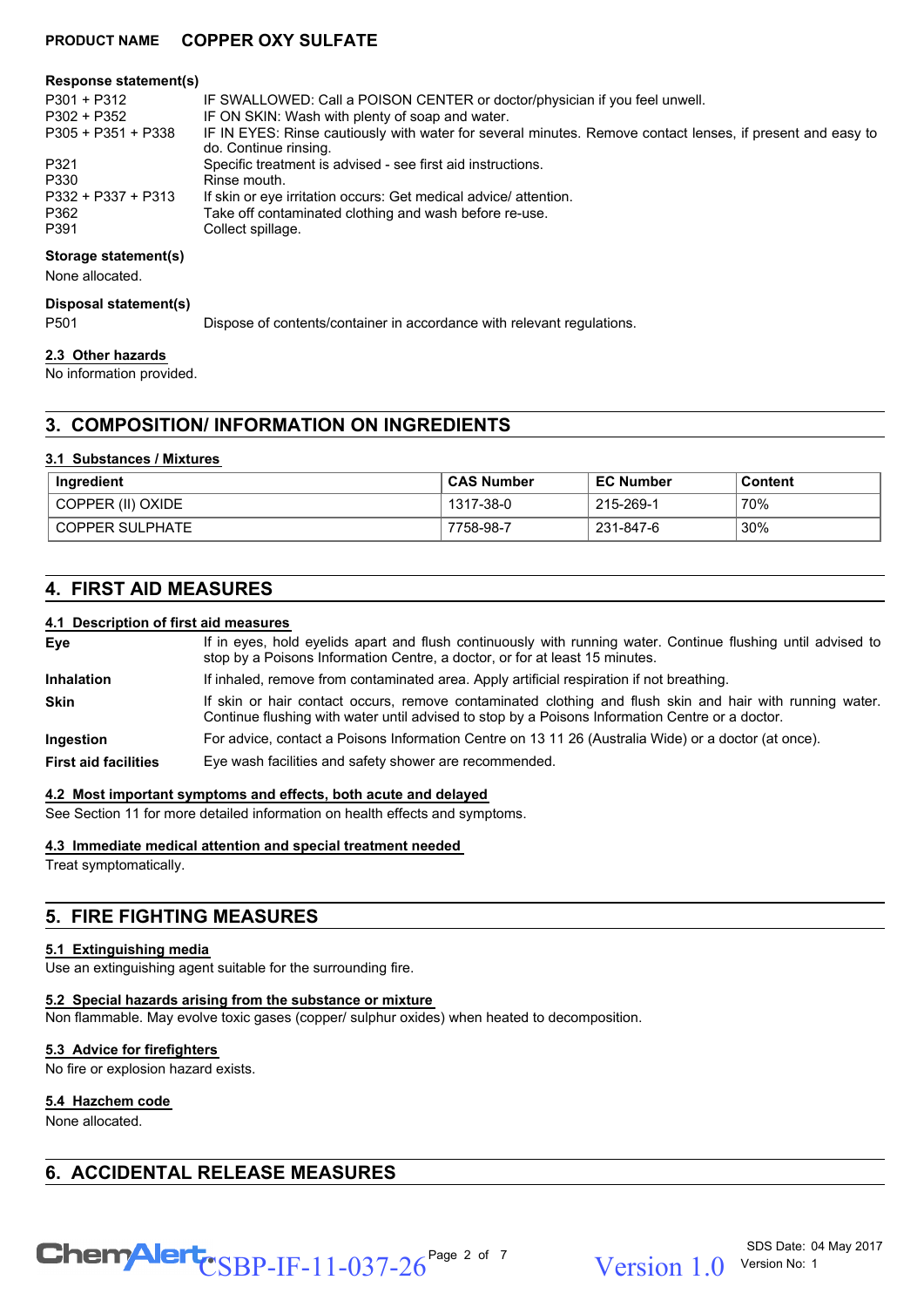#### **6.1 Personal precautions, protective equipment and emergency procedures**

Wear Personal Protective Equipment (PPE) as detailed in section 8 of the SDS. Ventilate area where possible.

#### **6.2 Environmental precautions**

Prevent product from entering drains and waterways.

#### **6.3 Methods of cleaning up**

Contain spillage, then collect and place in suitable containers for disposal. Avoid generating dust.

#### **6.4 Reference to other sections**

See Sections 8 and 13 for exposure controls and disposal.

## **7. HANDLING AND STORAGE**

#### **7.1 Precautions for safe handling**

Before use carefully read the product label. Use of safe work practices are recommended to avoid eye or skin contact and inhalation. Observe good personal hygiene, including washing hands before eating. Prohibit eating, drinking and smoking in contaminated areas.

#### **7.2 Conditions for safe storage, including any incompatibilities**

Store in a cool, dry, well ventilated area, removed from foodstuffs. Ensure containers are adequately labelled, protected from physical damage and sealed when not in use. Do not allow to come in contact with water, either from rain, condensation or the surface on which stored. Bagged fertilisers should be stored under cover and out of direct sunlight (which degrades woven polypropylene packs). If stored in the open, do so for short periods only, and cover with a tarpaulin. If stacking is necessary, bulk bags should be stored in a stable manner, preferably in a pyramidal style. Bulk bags should not be stacked more than two high for bags containing 1 000 kg or more, or more than four high for bags containing up to 500 kg. The Pallet Capacity Rating (design weight) should not be exceeded on the bottom tier for other packs. High stacking should be avoided as pressure promotes caking. Store away from farm chemicals, e.g. insecticides, fungicides and herbicides.

#### **7.3 Specific end use(s)**

No information provided.

## **8. EXPOSURE CONTROLS / PERSONAL PROTECTION**

## **8.1 Control parameters**

#### **Exposure standards**

| Ingredient                    | Reference | <b>TWA</b> |                   | <b>STEL</b>         |                   |
|-------------------------------|-----------|------------|-------------------|---------------------|-------------------|
|                               |           | ppm        | mq/m <sup>3</sup> | ppm                 | mq/m <sup>3</sup> |
| Copper (fume)                 | SWA (AUS) | --         | 0.2               | $\hspace{0.05cm}$ – | $- -$             |
| Copper, dusts & mists (as Cu) | SWA (AUS) | --         |                   | $\hspace{0.05cm}$ – | $- -$             |

#### **Biological limits**

No biological limit values have been entered for this product.

#### **8.2 Exposure controls**

Avoid inhalation. Use in well ventilated areas. Where an inhalation risk exists, mechanical extraction ventilation is recommended. Maintain vapour levels below the recommended exposure standard. **Engineering controls**

#### **PPE**

| Eye / Face         | Wear dust-proof goggles.                                                            |
|--------------------|-------------------------------------------------------------------------------------|
| <b>Hands</b>       | Wear PVC or rubber gloves.                                                          |
| <b>Body</b>        | When using large quantities or where heavy contamination is likely, wear coveralls. |
| <b>Respiratory</b> | Where an inhalation risk exists, wear a Class P1 (Particulate) respirator.          |



## **9. PHYSICAL AND CHEMICAL PROPERTIES**

Page 3 of 7 Chem $\sqrt{\text{Mer}}_{\text{CSBP-IF-11-037-26}}^{\text{Page 3 of 7}}$  Version 1.0

SDS Date: 04 May 2017 Version No: 1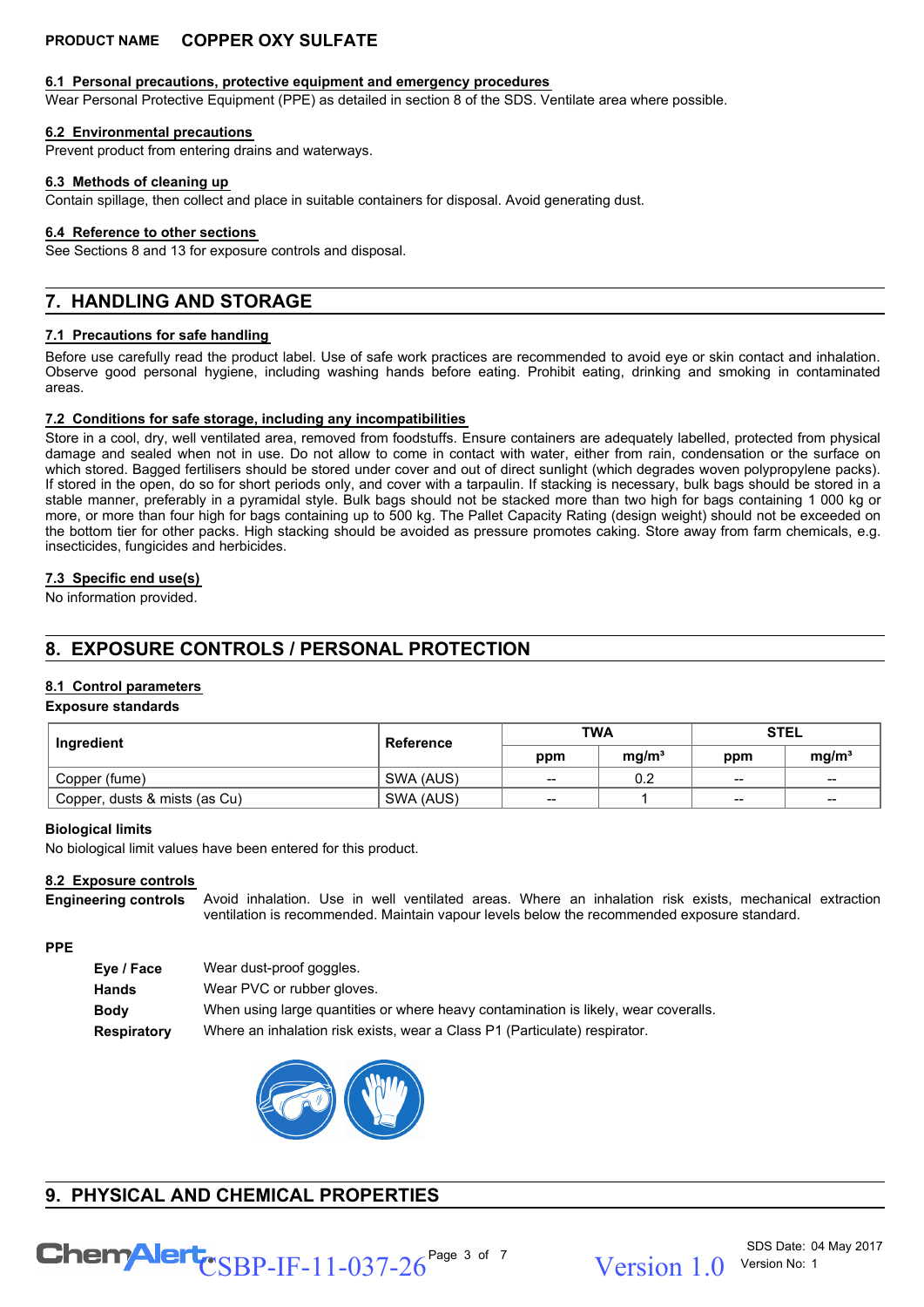#### **9.1 Information on basic physical and chemical properties**

| <b>Appearance</b>                | <b>BROWN GRANULES</b>   |
|----------------------------------|-------------------------|
| <b>Odour</b>                     | <b>SLIGHT ODOUR</b>     |
| <b>Flammability</b>              | <b>NON FLAMMABLE</b>    |
| <b>Flash point</b>               | <b>NOT RELEVANT</b>     |
| <b>Boiling point</b>             | <b>NOT AVAILABLE</b>    |
| <b>Melting point</b>             | <b>NOT AVAILABLE</b>    |
| <b>Evaporation rate</b>          | <b>NOT AVAILABLE</b>    |
| рH                               | <b>NOT AVAILABLE</b>    |
| <b>Vapour density</b>            | <b>NOT AVAILABLE</b>    |
| <b>Specific gravity</b>          | <b>NOT AVAILABLE</b>    |
| Solubility (water)               | <b>SLIGHTLY SOLUBLE</b> |
| Vapour pressure                  | <b>NOT AVAILABLE</b>    |
| <b>Upper explosion limit</b>     | <b>NOT RELEVANT</b>     |
| Lower explosion limit            | <b>NOT RELEVANT</b>     |
| <b>Partition coefficient</b>     | <b>NOT AVAILABLE</b>    |
| <b>Autoignition temperature</b>  | <b>NOT AVAILABLE</b>    |
| <b>Decomposition temperature</b> | <b>NOT AVAILABLE</b>    |
| <b>Viscosity</b>                 | <b>NOT AVAILABLE</b>    |
| <b>Explosive properties</b>      | <b>NOT AVAILABLE</b>    |
| <b>Oxidising properties</b>      | <b>NOT AVAILABLE</b>    |
| <b>Odour threshold</b>           | <b>NOT AVAILABLE</b>    |
| 9.2 Other information            |                         |
| <b>Bulk density</b>              | $1.3$ t/m <sup>3</sup>  |

## **10. STABILITY AND REACTIVITY**

#### **10.1 Reactivity**

Carefully review all information provided in sections 10.2 to 10.6.

#### **10.2 Chemical stability**

Stable under recommended conditions of storage.

#### **10.3 Possibility of hazardous reactions**

Polymerization is not expected to occur.

#### **10.4 Conditions to avoid**

Avoid heat, sparks, open flames and other ignition sources.

#### **10.5 Incompatible materials**

Compatible with most commonly used materials.

#### **10.6 Hazardous decomposition products**

May evolve toxic gases (copper/ sulphur oxides) when heated to decomposition.

## **11. TOXICOLOGICAL INFORMATION**

#### **11.1 Information on toxicological effects**

```
Acute toxicity Harmful if swallowed.
```
#### **Information available for the ingredient(s):**

| Ingredient          |                                                                                                 | <b>Oral Toxicity (LD50)</b> | <b>Dermal Toxicity (LD50)</b> | <b>Inhalation Toxicity</b><br>(LC50) |
|---------------------|-------------------------------------------------------------------------------------------------|-----------------------------|-------------------------------|--------------------------------------|
| COPPER (II) OXIDE   |                                                                                                 | $>$ 2500 mg/kg (rat)        | $>$ 2000 mg/kg (rat)          |                                      |
| <b>Skin</b>         | Causes skin irritation. Contact may result in irritation, redness, pain and rash.               |                             |                               |                                      |
| Eye                 | Causes serious eye irritation. Contact may result in irritation, lacrimation, pain and redness. |                             |                               |                                      |
| Sensitisation       | Not classified as causing skin or respiratory sensitisation.                                    |                             |                               |                                      |
| <b>Mutagenicity</b> | Not classified as a mutagen.                                                                    |                             |                               |                                      |
| Carcinogenicity     | Not classified as a carcinogen.                                                                 |                             |                               |                                      |
| Reproductive        | Not classified as a reproductive toxin.                                                         |                             |                               |                                      |

## $\text{CSBP-IF-11-037-26}^{\text{Page 4 of 7}}$  Version 1.0

Version 1.0 Version No: 1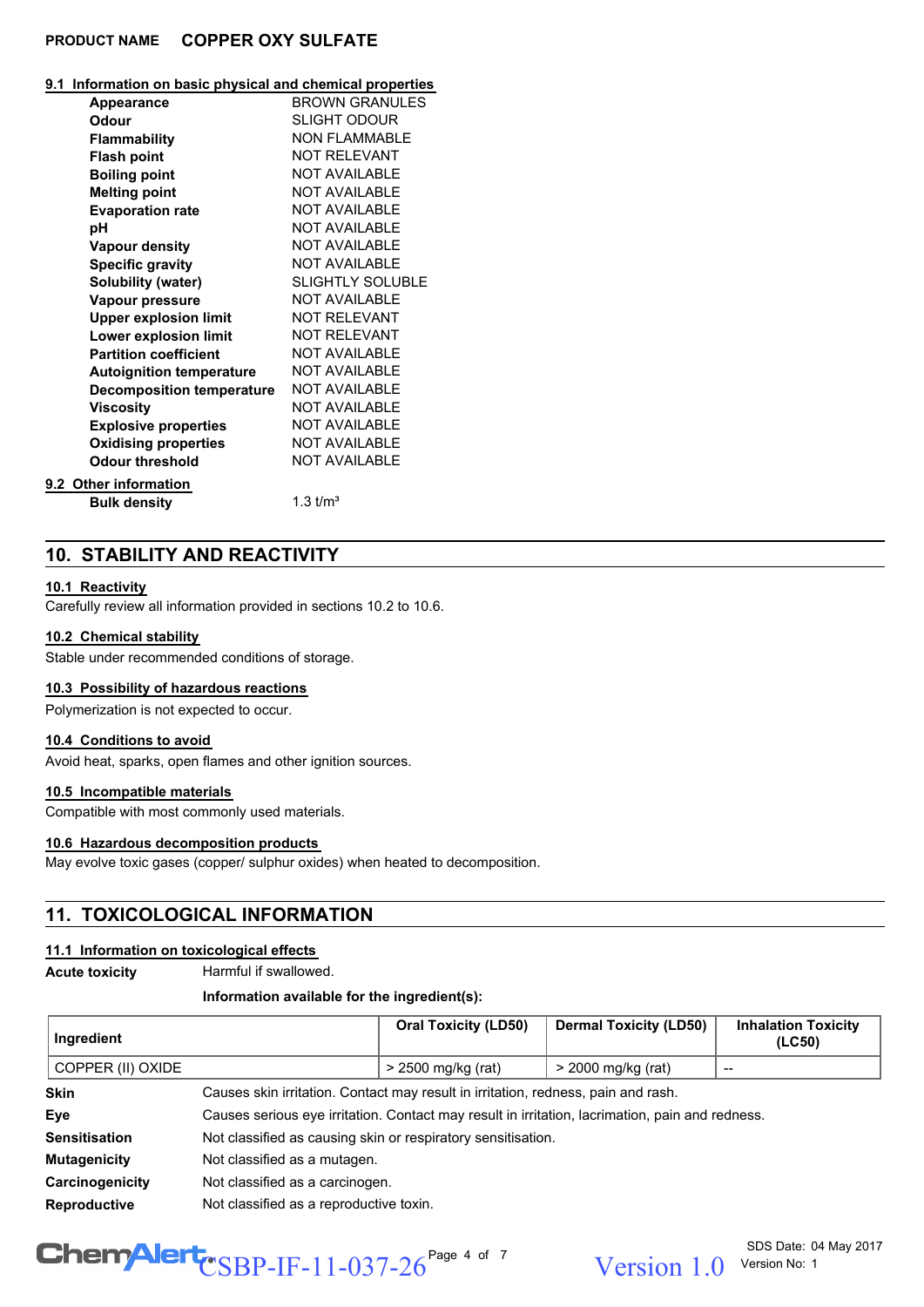| <b>STOT - single</b><br>exposure | Over exposure may result in irritation of the nose and throat, with coughing. |
|----------------------------------|-------------------------------------------------------------------------------|
| STOT - repeated<br>exposure      | Not classified as causing organ damage from repeated exposure.                |
| Aspiration                       | Not classified as causing aspiration.                                         |

## **12. ECOLOGICAL INFORMATION**

#### **12.1 Toxicity**

Very toxic to aquatic life with long lasting effects.

#### **12.2 Persistence and degradability**

No information provided.

#### **12.3 Bioaccumulative potential**

No information provided.

#### **12.4 Mobility in soil**

No information provided.

#### **12.5 Other adverse effects**

Plant nutrients may be beneficial to plants at low levels, however high levels may cause reduced growth or burns in sensitive species. Excess may be washed through soil to waterways. Nutrients released to waterways may cause algal blooms, with potential for toxic effects on aquatic organisms.

## **13. DISPOSAL CONSIDERATIONS**

#### **13.1 Waste treatment methods**

Reuse or recycle where possible. Alternatively, ensure product is covered with moist soil to prevent dust generation and dispose of to an approved landfill site. Contact the manufacturer/supplier for additional information (if required). **Waste disposal**

**Legislation** Dispose of in accordance with relevant local legislation.

## **14. TRANSPORT INFORMATION**

#### **CLASSIFIED AS A DANGEROUS GOOD (IN ACCORDANCE WITH IATA AND IMDG ONLY)**

|                                     | <b>LAND TRANSPORT (ADG)</b> | <b>SEA TRANSPORT (IMDG / IMO)</b>                               | AIR TRANSPORT (IATA / ICAO)                                     |
|-------------------------------------|-----------------------------|-----------------------------------------------------------------|-----------------------------------------------------------------|
| 14.1 UN Number                      | None allocated.             | 3077                                                            | 3077                                                            |
| 14.2 Proper<br><b>Shipping Name</b> | None allocated.             | ENVIRONMENTALLY<br><b>HAZARDOUS SUBSTANCE,</b><br>SOLID, N.O.S. | ENVIRONMENTALLY<br><b>HAZARDOUS SUBSTANCE,</b><br>SOLID, N.O.S. |
| 14.3 Transport<br>hazard class      | None allocated.             | 9                                                               | 9                                                               |
| 14.4 Packing Group                  | None allocated.             | Ш                                                               | Ш                                                               |

#### **14.5 Environmental hazards**

Marine Pollutant

#### **14.6 Special precautions for user**

| <b>Hazchem code</b>      | None allocated.                                                                                                                                                                                                                                                                         |
|--------------------------|-----------------------------------------------------------------------------------------------------------------------------------------------------------------------------------------------------------------------------------------------------------------------------------------|
| <b>EMS</b>               | $F-A. S-F$                                                                                                                                                                                                                                                                              |
| <b>Other information</b> | Environmentally Hazardous Substances meeting the descriptions of UN 3077 or UN 3082 are not<br>subject to the Australian Dangerous Goods Code when transported by road or rail in;<br>(a) packagings;<br>$(b)$ IBCs: or<br>(c) any other receptacle not exceeding $500 \text{ kg(L)}$ . |
|                          | - Australian Special Provisions (SP AU01) - ADG Code 7th Ed.                                                                                                                                                                                                                            |

Labels Required: MISCELLANEOUS.

# $\text{CSBP-IF-11-037-26}^{\text{Page 5 of 7}}$  Version 1.0

Version 1.0 Version No: 1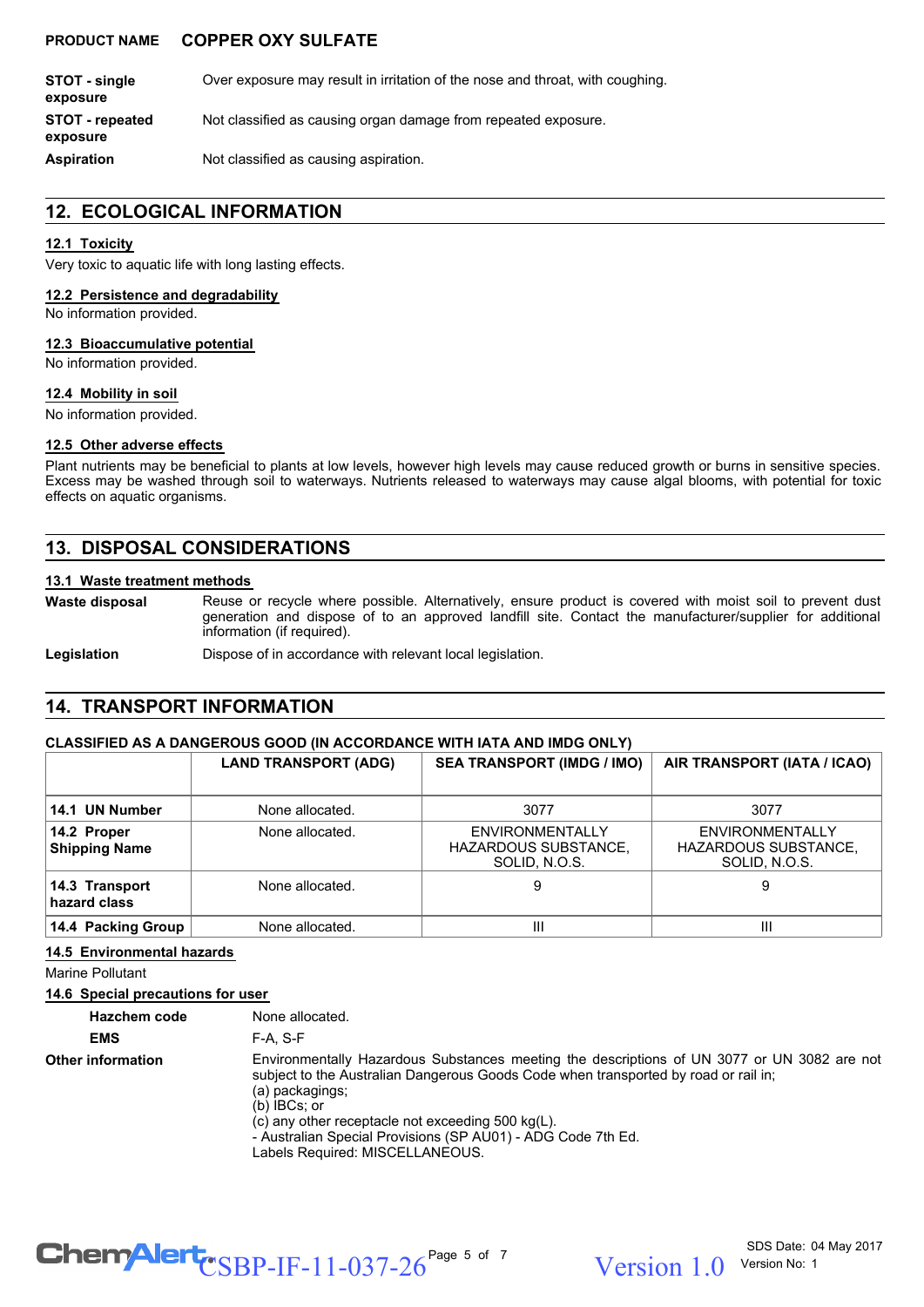#### **15. REGULATORY INFORMATION**

|                             |                                                                                                                                              | 15.1 Safety, health and environmental regulations/legislation specific for the substance or mixture                                                                                                                                                                                                                                                                 |  |  |  |
|-----------------------------|----------------------------------------------------------------------------------------------------------------------------------------------|---------------------------------------------------------------------------------------------------------------------------------------------------------------------------------------------------------------------------------------------------------------------------------------------------------------------------------------------------------------------|--|--|--|
| <b>Poison schedule</b>      | Classified as a Schedule 6 (S6) Standard for the Uniform Scheduling of Medicines and Poisons (SUSMP).                                        |                                                                                                                                                                                                                                                                                                                                                                     |  |  |  |
| <b>Classifications</b>      | Safework Australia criteria is based on the Globally Harmonised System (GHS) of Classification and<br>Labelling of Chemicals.                |                                                                                                                                                                                                                                                                                                                                                                     |  |  |  |
|                             | The classifications and phrases listed below are based on the Approved Criteria for Classifying Hazardous<br>Substances [NOHSC: 1008(2004)]. |                                                                                                                                                                                                                                                                                                                                                                     |  |  |  |
| <b>Hazard codes</b>         | N<br>Xi<br>Xn                                                                                                                                | Dangerous for the environment<br>Irritant<br>Harmful                                                                                                                                                                                                                                                                                                                |  |  |  |
| <b>Risk phrases</b>         | R <sub>22</sub><br>R36/38<br>R50/53                                                                                                          | Harmful if swallowed.<br>Irritating to eyes and skin.<br>Very toxic to aquatic organisms, may cause long-term adverse effects in the aquatic<br>environment.                                                                                                                                                                                                        |  |  |  |
| <b>Safety phrases</b>       | S <sub>13</sub><br>S24/25<br>S36/37/39<br>S46<br>S61                                                                                         | Keep away from food, drink and animal feeding stuffs.<br>Avoid contact with skin and eyes.<br>Wear suitable protective clothing, gloves and eye/face protection.<br>If swallowed, contact a doctor or Poisons Information Centre immediately and show<br>container or label.<br>Avoid release to the environment. Refer to special instructions/safety data sheets. |  |  |  |
| <b>Inventory listing(s)</b> | <b>AUSTRALIA: AICS (Australian Inventory of Chemical Substances)</b><br>All components are listed on AICS, or are exempt.                    |                                                                                                                                                                                                                                                                                                                                                                     |  |  |  |

## **16. OTHER INFORMATION**

**Additional information**

EXPOSURE STANDARDS - TIME WEIGHTED AVERAGES: Exposure standards are established on the premise of an 8 hour work period of normal intensity, under normal climatic conditions and where a 16 hour break between shifts exists to enable the body to eliminate absorbed contaminants. In the following circumstances, exposure standards must be reduced: Strenuous work conditions; hot, humid climates; high altitude conditions; extended shifts (which increase the exposure period and shorten the period of recuperation).

RESPIRATORS: In general the use of respirators should be limited and engineering controls employed to avoid exposure. If respiratory equipment must be worn ensure correct respirator selection and training is undertaken. Remember that some respirators may be extremely uncomfortable when used for long periods. The use of air powered or air supplied respirators should be considered where prolonged or repeated use is necessary.

#### PERSONAL PROTECTIVE EQUIPMENT GUIDELINES:

The recommendation for protective equipment contained within this report is provided as a guide only. Factors such as form of product, method of application, working environment, quantity used, product concentration and the availability of engineering controls should be considered before final selection of personal protective equipment is made.

#### HEALTH EFFECTS FROM EXPOSURE:

It should be noted that the effects from exposure to this product will depend on several factors including: form of product; frequency and duration of use; quantity used; effectiveness of control measures; protective equipment used and method of application. Given that it is impractical to prepare a report which would encompass all possible scenarios, it is anticipated that users will assess the risks and apply control methods where appropriate.

 $\text{CSBP-IF-11-037-26}^{\text{Page 6 of 7}}$  Version 1.0

Version 1 0 Version No: 1